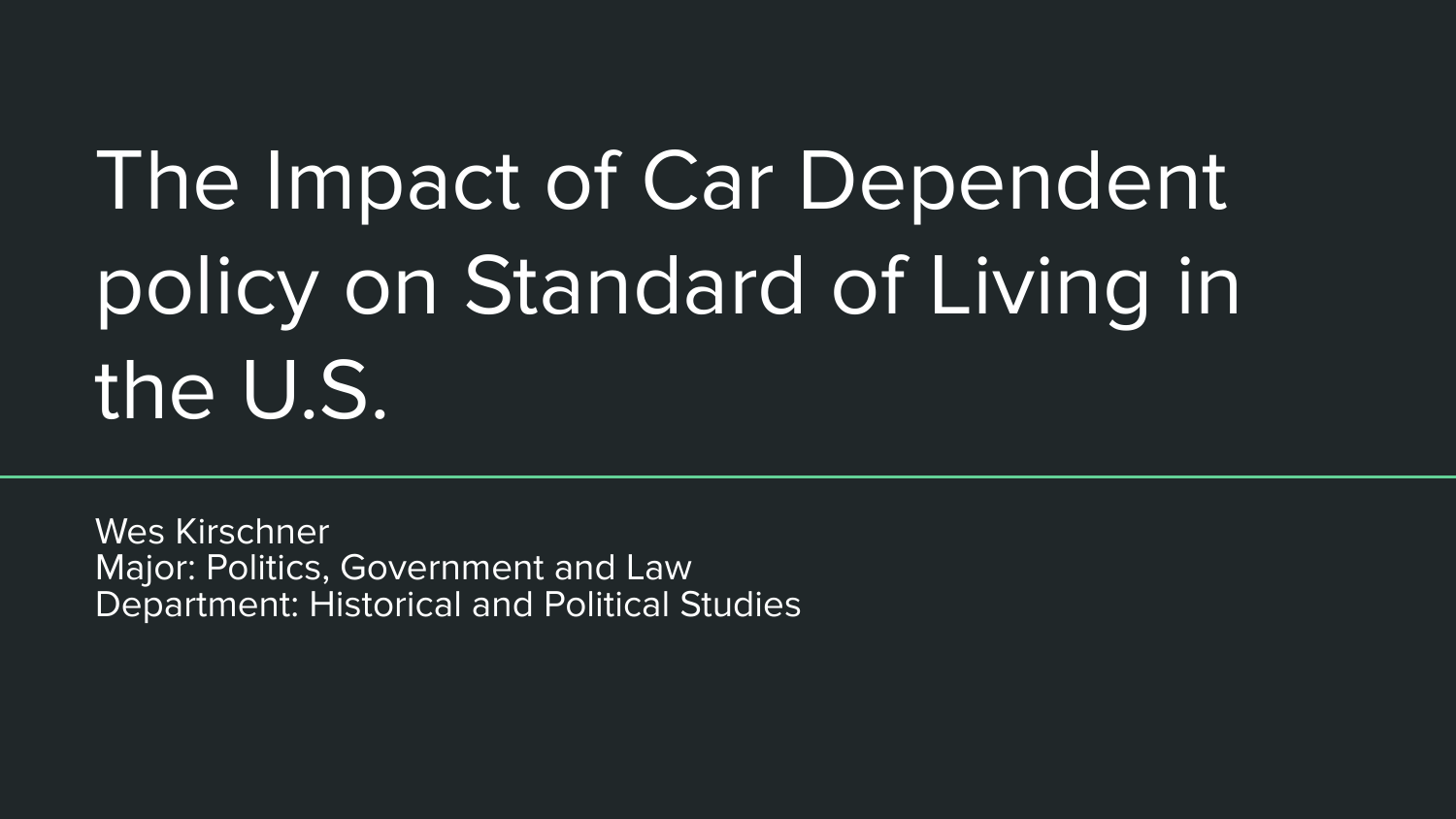### Introduction

Historically cities and towns were built at the human scale, sometime during the 20th century there was a shift to build cities and towns for the automobile. Consequences of this decision has impacted nearly every facet of american life.

Research Question: the extent to which car centric urban planning has influenced the standard of living enjoyed by American communities, specifically with reference to the economic, environmental and social impacts the automobile has had.

Thesis: Through looking at academic and governmental research and data I found that there is a clear negative correlation between over reliance on cars and quality of life.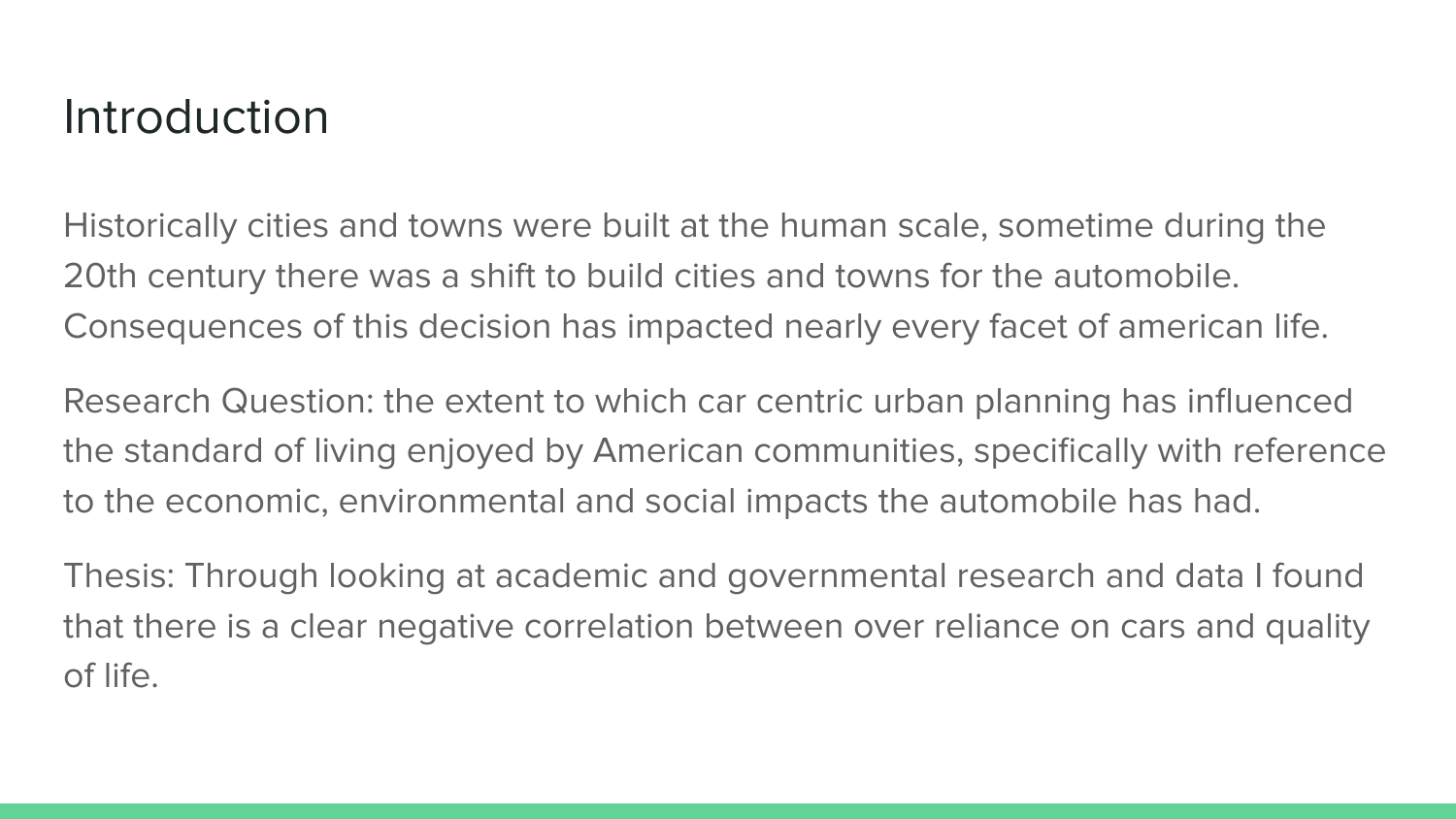### Literature Review

Difficult to define exactly what is Automobile Dependency, sources define it in a variety of ways; Density (urban sprawl), Commute Times, Fuel Prices and Consumption, or total miles traveled. I chose to define it on the standard used in my source "Constructing Urban Life" which defines it based on vehicle use.

Criteria for cities varies, to compare cities I will look at population density, latitude and median household income as a control between them.

My goal of this paper is to determine the extent to which car dependency has afflicted American communities over the last half century with regard to economic, environment and social well being.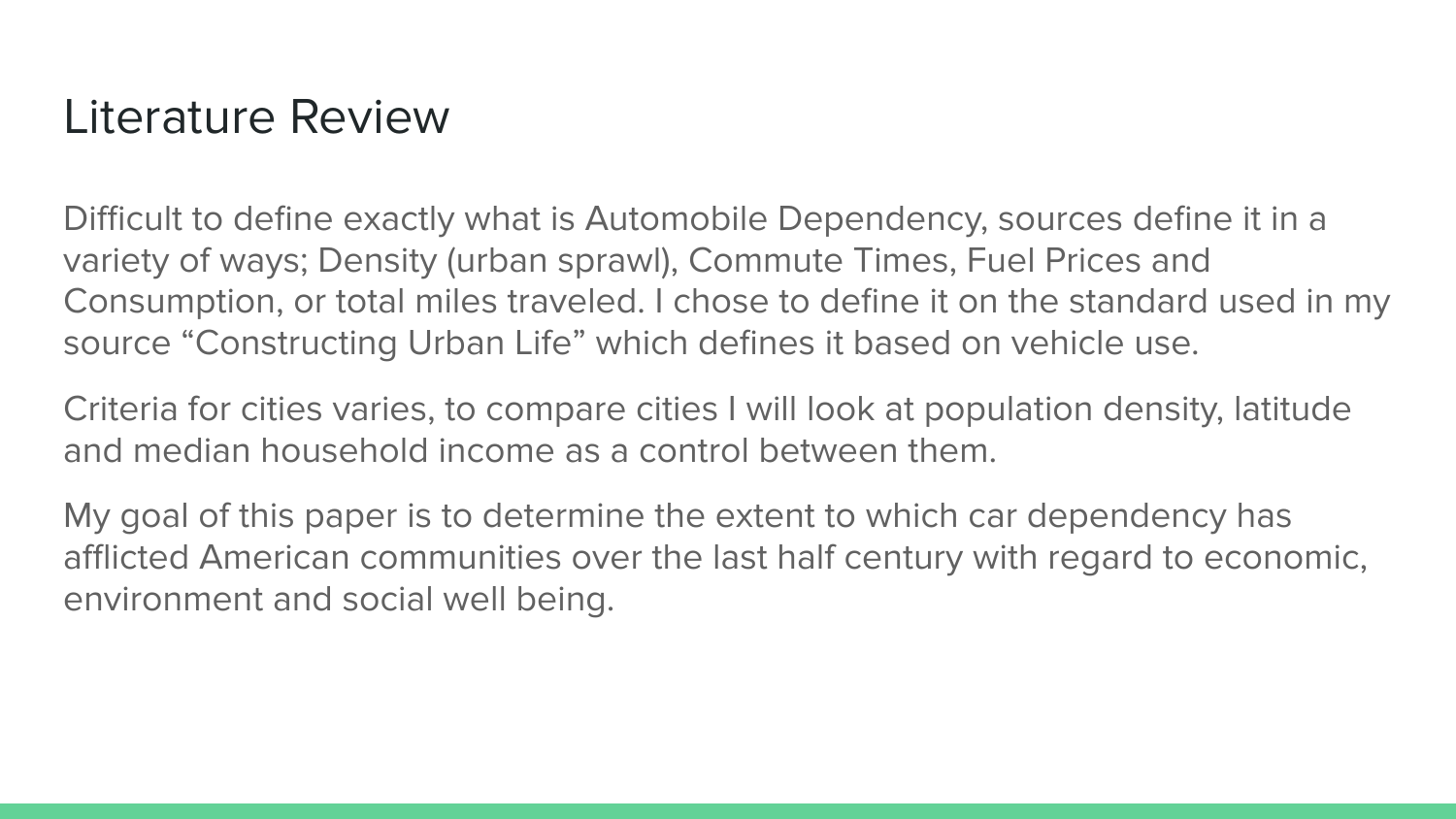# Analytic Framework

#### **Economic Standards**

Increases transportation costs and resource consumption, requires significant amount financial and physical resources and accommodation, reduces access and usage of alternative modes of transportation; ultimately hampering economic development, productivity, competitiveness and employment. Consumer Costs as well as Governmental Costs.

#### **Environmental Standards**

Comparison of human and environmental health standards throughout the cities. Environmental quality, pollution levels, overall health and complications from automobile usage.

#### **Social Standards**

Quality of life; income, health, education, social engagement, productivity. Also includes sustainability of the cities.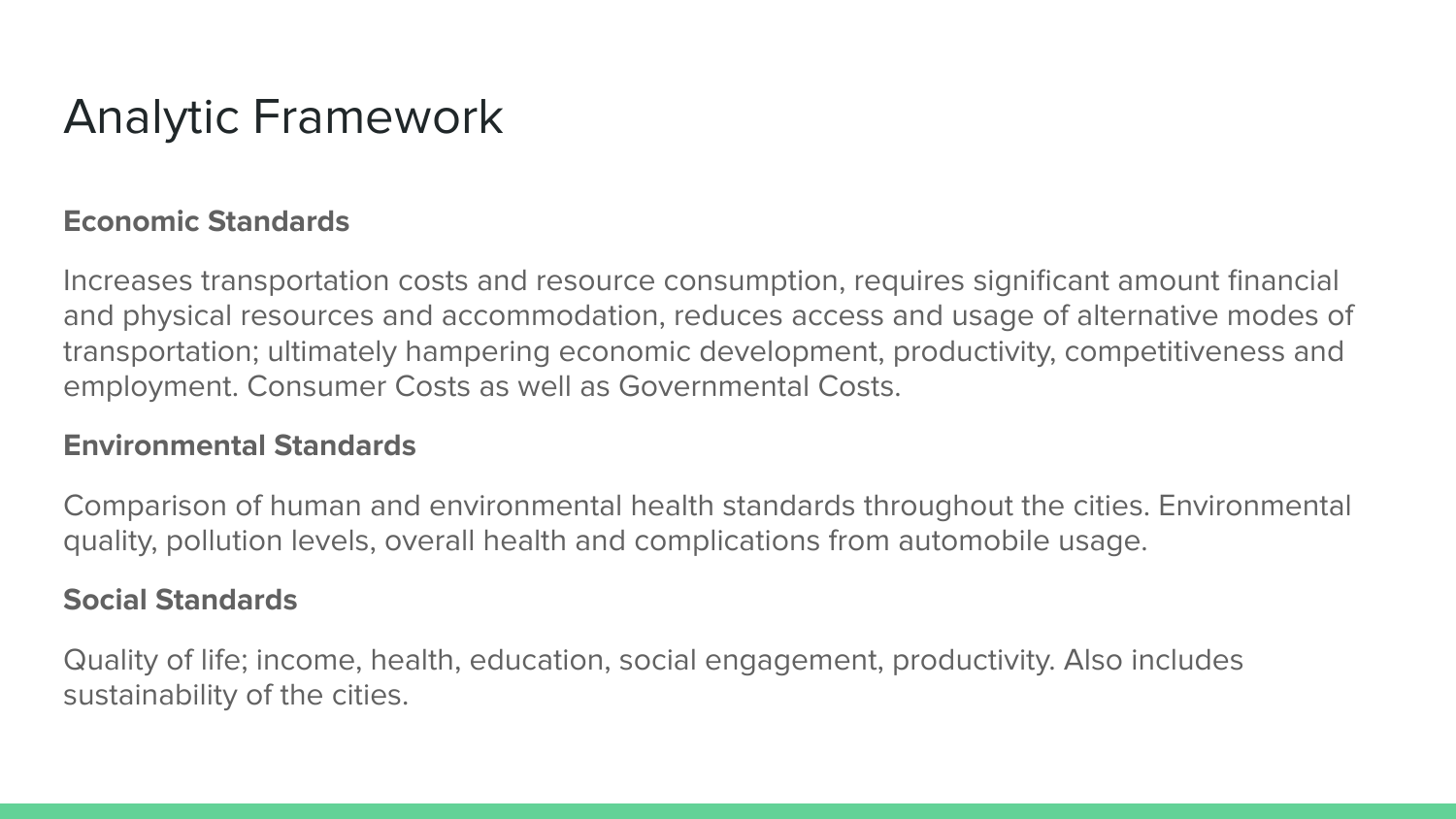### **Method**

#### **Public Policy Method**

Required looking at public policy that lead to the current problem of over reliance on the automobile, these are zoning laws and practices accepted across the country with the spread of the automobile, provides a general insight into how we got here.

Next looking at data comparing SOV cities to MM to establish criteria for Auto Dependency; as this only encompasses "small" cities I will include Philadelphia as a comparison to cities with similar population density, latitude and median household income.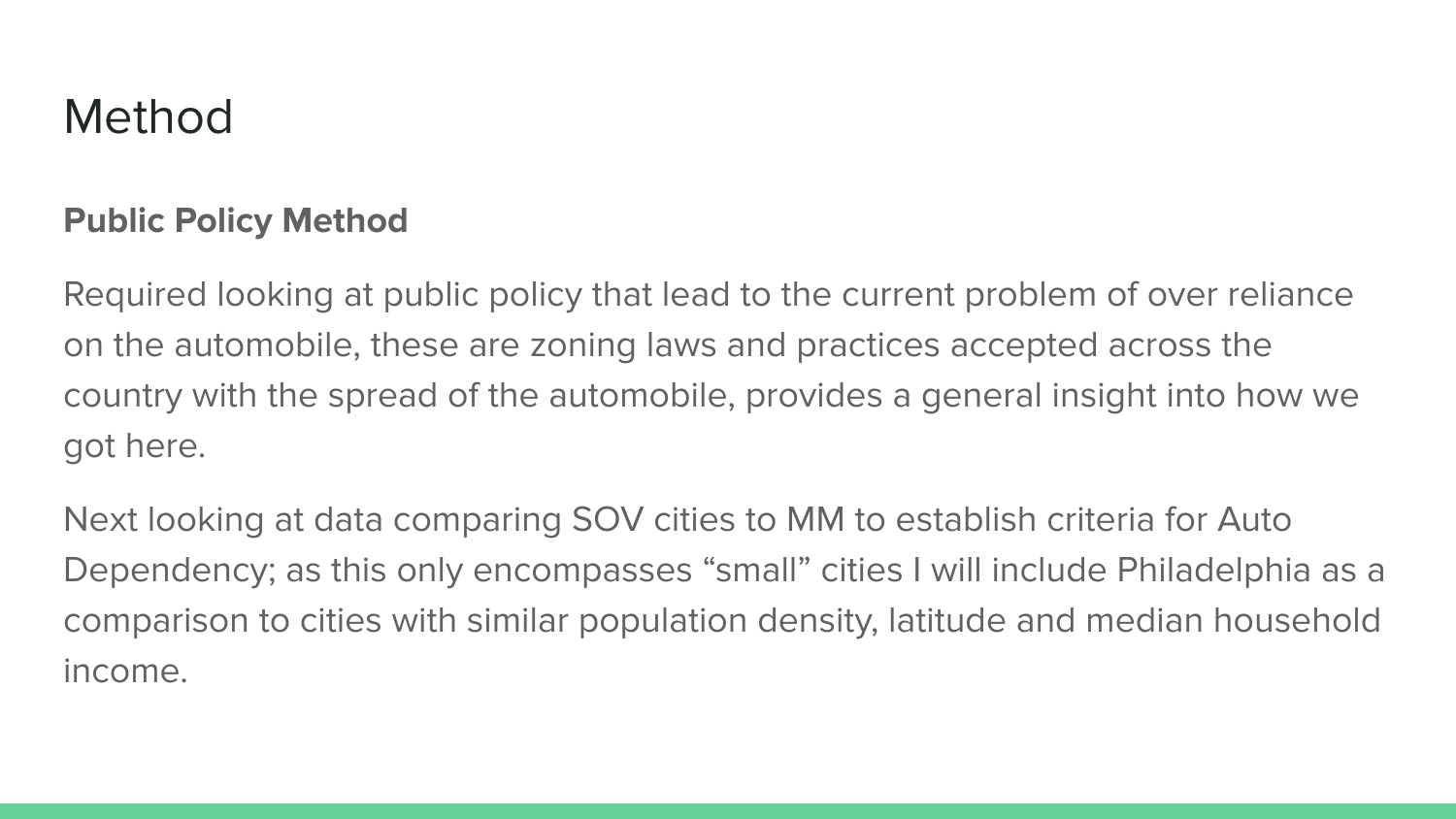# Findings Economic

| <b>Cost Summary</b>   |                       |                       |                   |
|-----------------------|-----------------------|-----------------------|-------------------|
|                       | <b>Auto Dependent</b> | Multi-Modal           | <b>Difference</b> |
| Internal Costs        | \$10,950              | S <sub>6</sub> 450    | \$4,500           |
| <b>External Costs</b> | \$8,250               | \$4,950               | \$3,300           |
| <b>Total Costs</b>    | \$19,200              | S <sub>II</sub> , 400 | 7.800             |

#### **Consumer Costs**

Vehicle Expenses (Those in automobile dependent communities pay more for transportation), Accident costs (estimated to cost over \$1 Trillion annually) , Increased Travel Times and Stress, Reduced exercise and enjoyment, Reduced access to work and social opportunities.

 $C_1$  and  $C_2$  and  $C_3$  and  $C_4$ 

#### **Governmental Costs**

Infrastructure Costs (U.S. cities drive the most and pay the most on road expenditures), Increased Traffic Congestion, Inefficient Travel Alternatives (often ignored in high automobile areas leading to positive feedback loop), Pollution (climate mitigation efforts estimate a reduction in vehicle use would save \$78 billion to \$1 Trillion), Government expenditures on automobiles provide less income and jobs on a regional basis.

Comparison between Green (MM) and Brown (sov) cities showed higher living costs in Green cities, attributed to greater demand to live in said cities,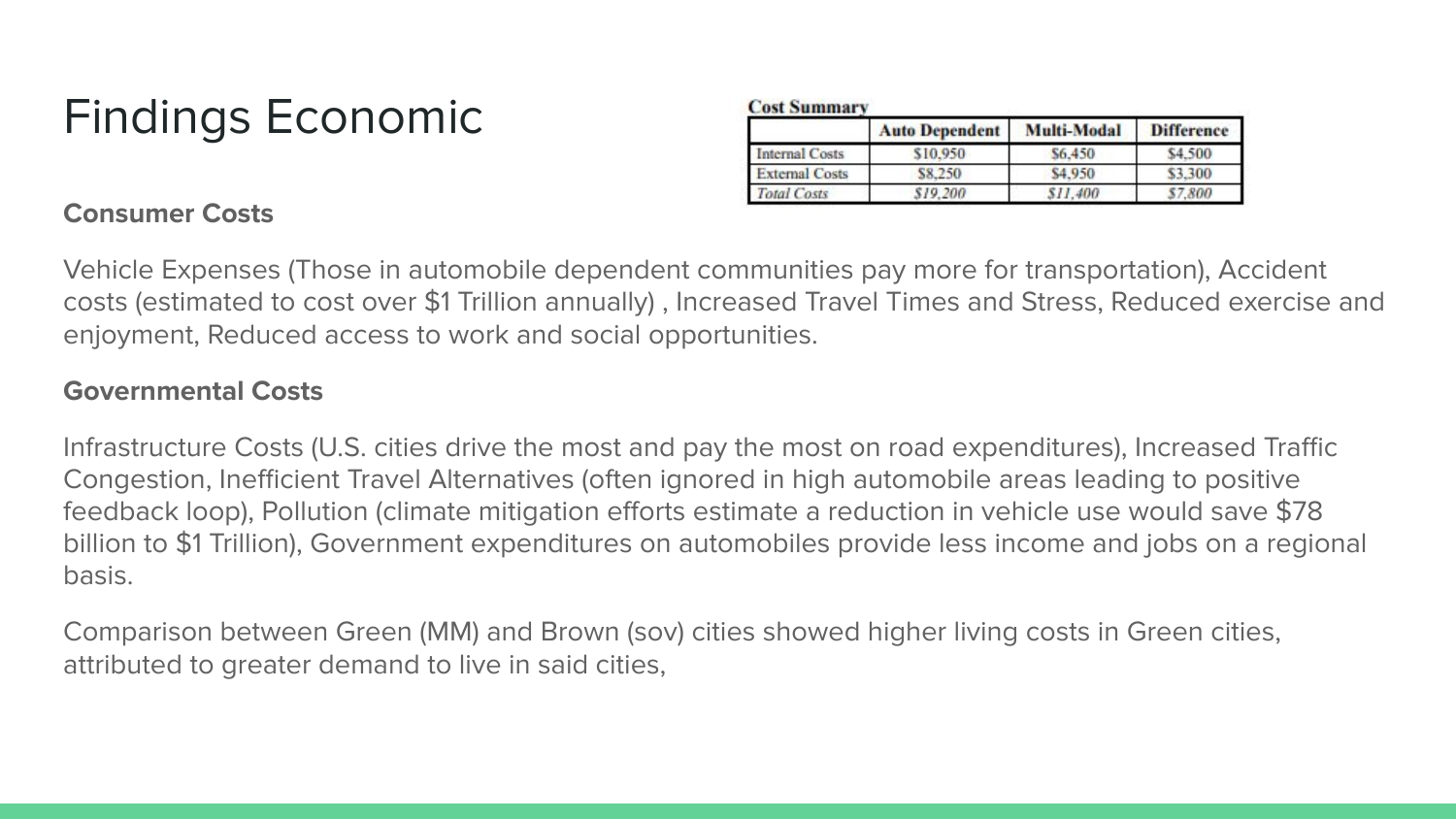## Findings Environment

In the U.S. automobile emissions account for almost 30% of all greenhouse gas emissions, world wide the automobile is responsible for 50-90% of emissions.

Link between urban environmental quality, industrial production and disparities in health outcomes such as obesity or heart disease.

Green cities (MM) had higher emissions on average.

Health focused research however point towards better mental and physical health in cities with diverse modes of transportation.

Residents of dense cities (when controlling multimodality) have a positive effect on health outcomes.

Multimodality also reduces premature deaths, greater preventer of it than income only rivaled by education and urban density, 13% difference between green and brown cities.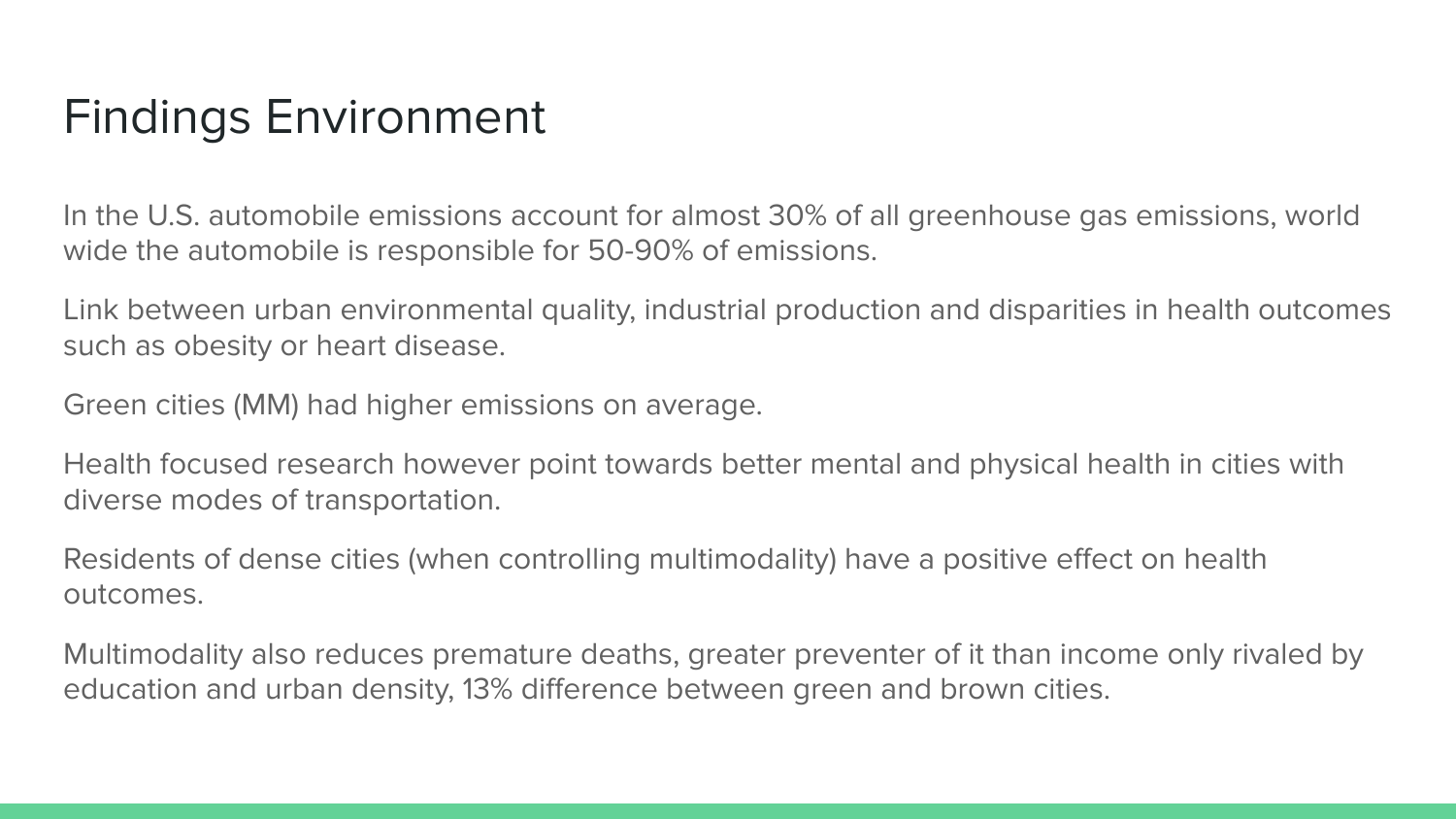### Environment Continued

U.S. Greenhouse Gas Emissions by Economic Sector, 1990-2020 8,000 6,000 Emissions (million metric tons of<br>carbon dioxide equivalent) 4,000 2,000  $\circ$ 1990 1995 2000 2005 2010 2015 2020 Year **Transportation** Electricity generation Industry Agriculture Commercial Residential U.S. territories

 $\star$ 350,000 ۸ 300,000 ö 250,000 k, 200,000  $66$  $\theta$ 150,000 ď Number 100,000 50,000  $\alpha$ © Statista 2022 ₱ Additional Information Show source O

Source: U.S. EPA's Inventory of U.S. Greenhouse Gas Emissions and Sinks: 1990-2020. https://www.epa.gov/ghgemissions/inventory-us-greenhouse-gas-emissions-and-sinks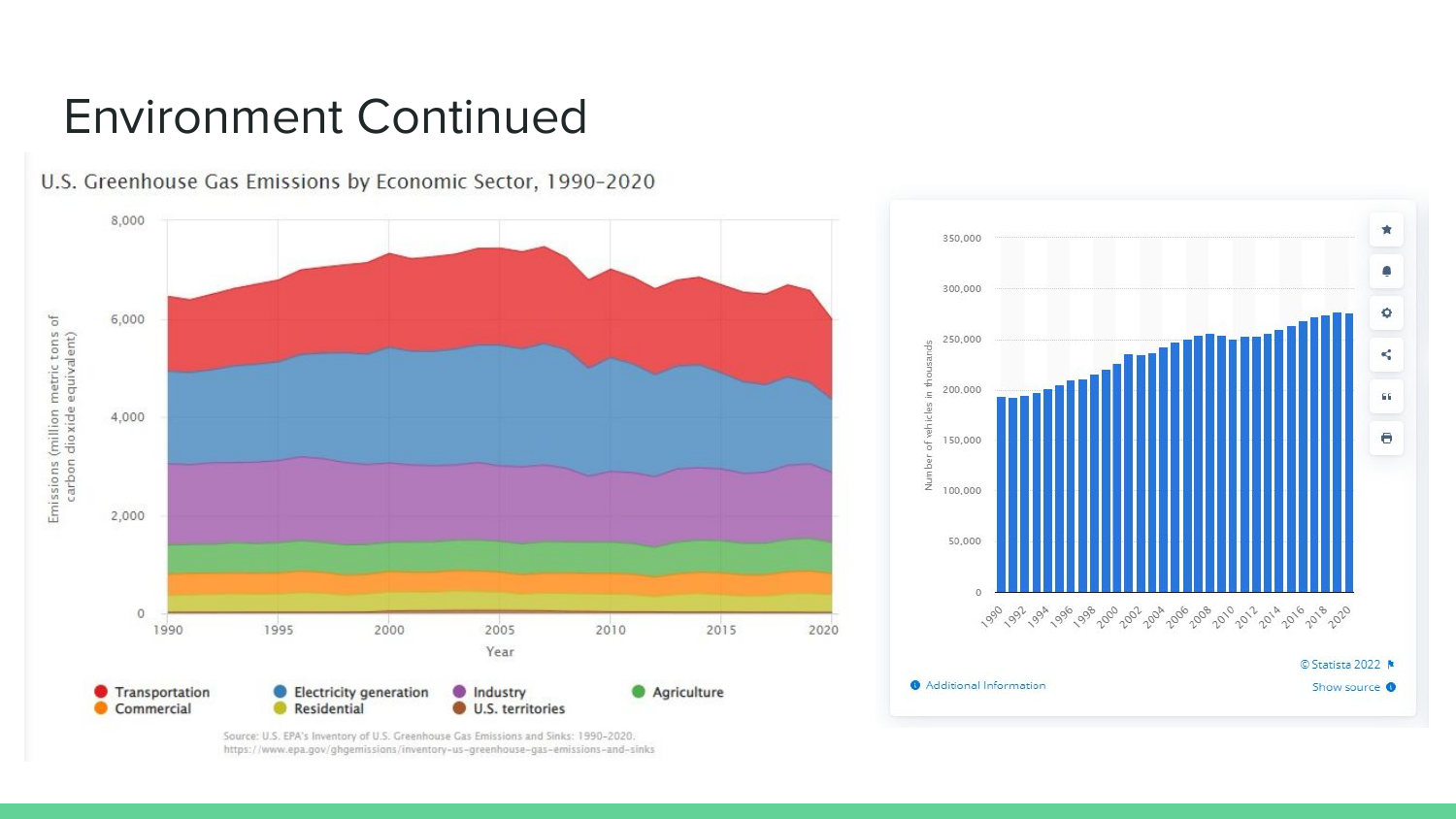## Findings Social

#### **Community Impact**

Excess automobile usage has been attributed to a decline in public spaces and social interactions along roads, encourages social stratification and isolation, reduces aesthetic beauty.

#### **Equity Impact**

Automobile dependency necessitates economic subsidization from non-users, similarly forces non drivers to accommodate health costs from automobile use. Disproportionately impacts the poor who drive less than wealthier individuals while again facing the same costs without the advantage.

Correlation between higher automobile usage and lower quality of life indicators.